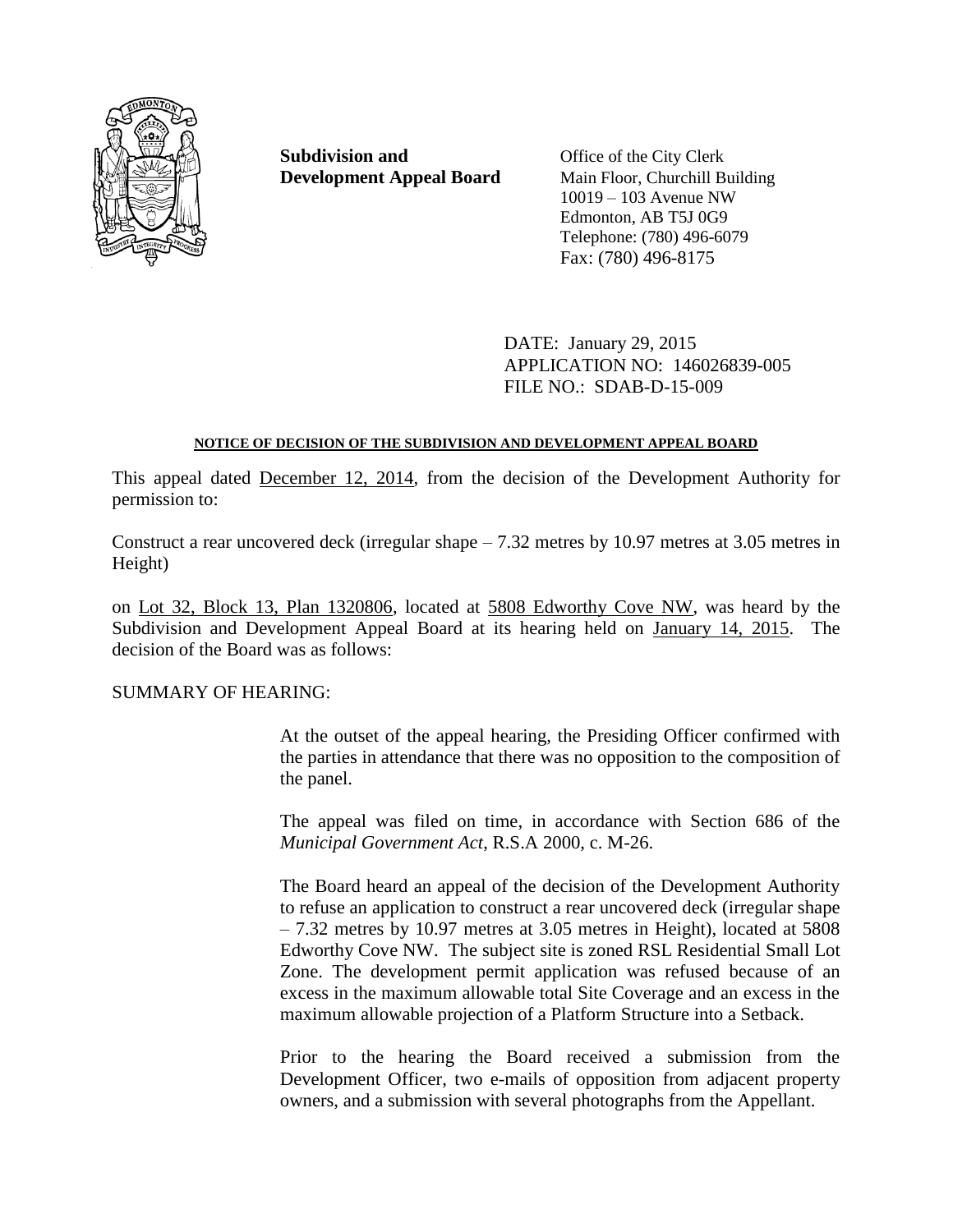The Board heard from the Appellant, Mr. Steve Wiersema who provided the following information in support of the appeal:

- 1. He purchased the subject property approximately two years ago because of the walk-out basement.
- 2. The Development Authority indicated that the proposed development will be denied but suggested that a smaller relaxation into the required Setback might be more favourably considered.
- 3. He had collected signatures from neighbours within the 60 metres radius although several properties were not consulted as the owners were not home or the properties were not occupied.
- 4. He indicated that his immediate neighbours to the north and south did have concerns.
- 5. The primary concern of the south neighbour was the interference of sightlines towards the lake.
- 6. He would be prepared to address the concerns of the south neighbour by angling the south side of his deck to minimize that interference.
- 7. In his opinion, the neighbour to the north was less affected in that the deck would not interfere with their sightlines.
- 8. The neighbour to the north, who is a real estate agent, had consulted with an inspector who advised her that the larger deck would devaluate her property.
- 9. The neighbour to the north was concerned that the size of the deck could accommodate 40 people who would all be looking into her backyard.

Mr. Wiersema provided the following responses to questions:

- 1. He conceded that the footprint of his house was built to the maximum front and rear required Setback, and there is little to no developable area in the Front or Rear Yard. Any future development will most likely require a variance.
- 2. He agreed that the neighbour to the north does have serious concerns and had indicated that his proposed deck may have an adverse effect on the value of her property.
- 3. He would be prepared to address her concerns regarding privacy by providing landscaping along the north border of his property.
- 4. The privacy problem could also be addressed by privacy screens on the north side of the deck.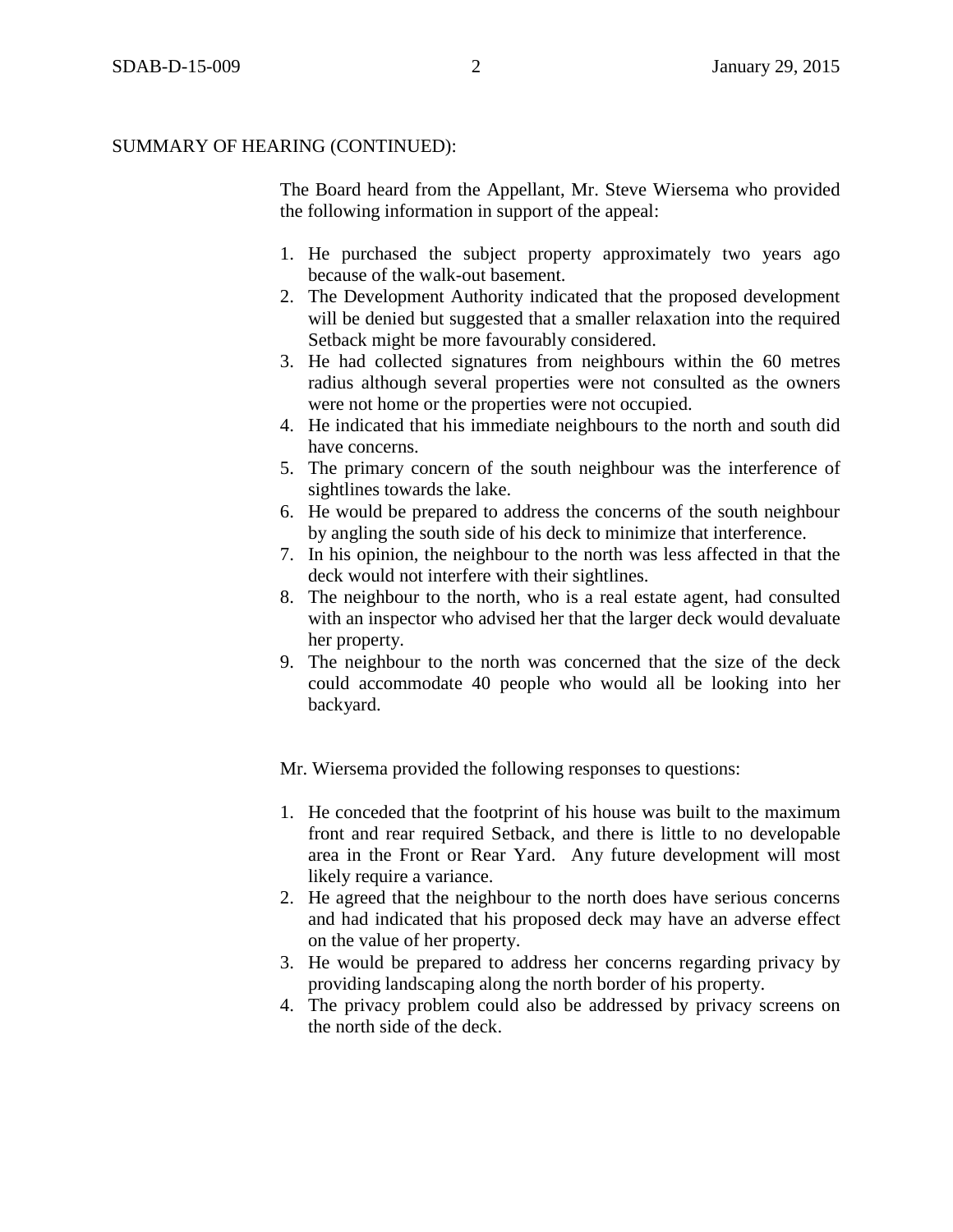- 5. He completed his consultation based on possible deck configurations but conceded that the appeal before the Board was for a deck that projected 13 foot into the Rear Yard and 10 foot into the north Side Yard.
- 6. All of the residences built in the vicinity of Edworthy Cove have walkout basements and main floor decks. Approximately 30 percent of such decks had been built by the builders and are characteristic of the neighbourhood.
- 7. He conceded that the requested projections would have a greater impact on the north neighbour.

Ms. V. Gordychuk, representing the Sustainable Development Department, provided the following responses to questions:

- 1. She does not have the authority to relax Site Coverage variance.
- 2. She would have granted a relaxation and allowed a 9 foot projection into the required Rear Setback in order to provide an opportunity for affected neighbours to be consulted and appeal if necessary.

Mr. Wiersema declined the opportunity to provide rebuttal.

### DECISION:

That the appeal be DENIED and the decision of refusal by the Development Authority CONFIRMED.

### REASONS FOR DECISION:

The Board finds the following:

- 1. The proposed development is an Addition to a Permitted Use in an RSL Residential Small Lot Zone.
- 2. The Board notes the proposed deck as submitted has a Height of 3.05 metres above grade which is to be constructed with a significant portion projecting into the required 7.5 metre Rear Setback of the subject site.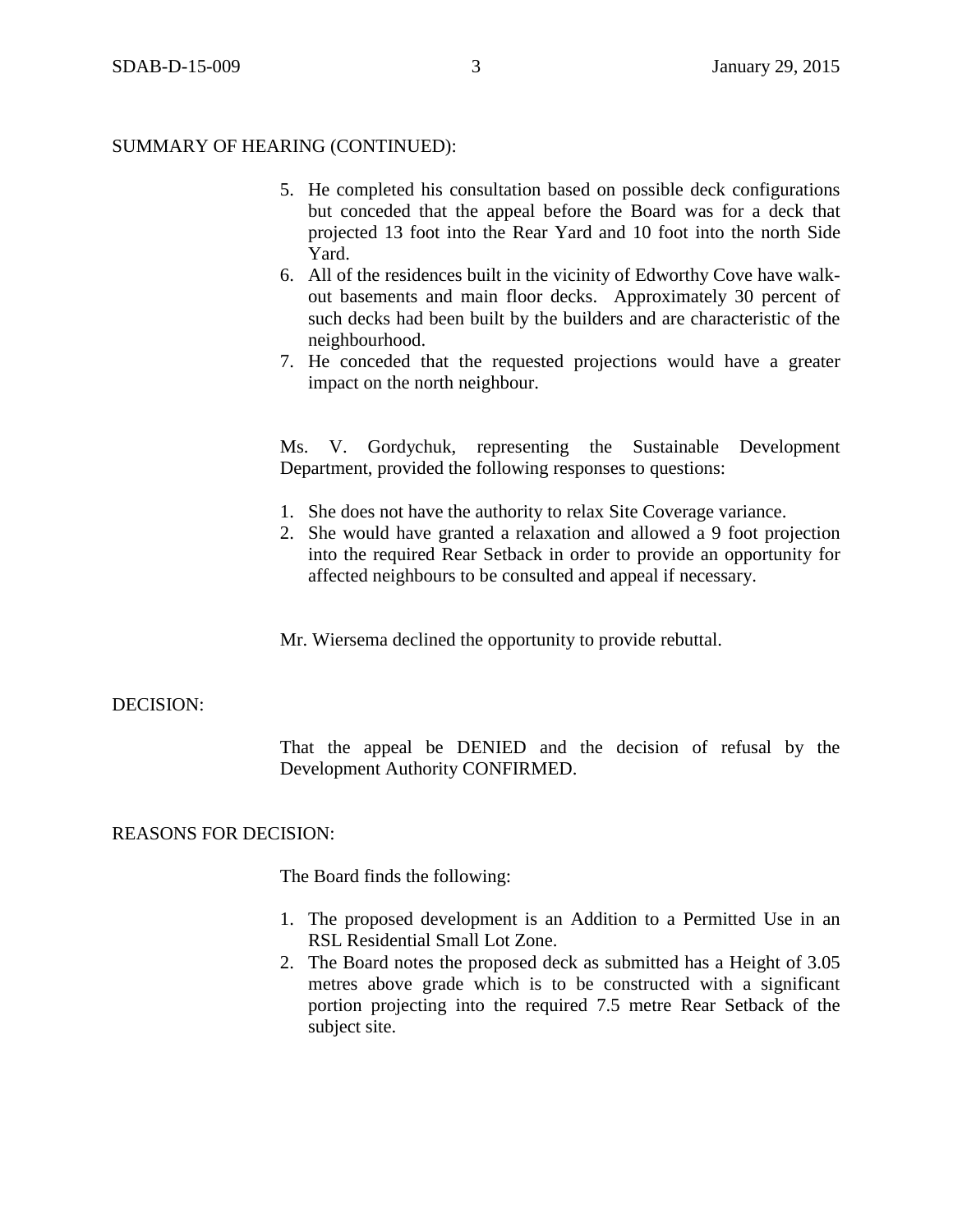## REASONS FOR DECISION (CONTINUED):

- 3. The Board has determined that the proposed Height of 3.05 metres is a typical deck Height of most walk-out lots. However, the Height of the deck is higher than the fences of both adjoining properties and is visible by these properties as well as others in the neighbourhood given it backs onto a public walkway and storm water pond.
- 4. The Board finds that the projection of the deck into the Rear Setback exacerbates the Height of the deck as it brings the structure closer to the property lines, which will impact the privacy of adjacent lots.
- 5. The Board received two written notices of non-support for this development from the two most affected properties.
- 6. The Board acknowledges receipt of the Appellant's neighbourhood consultation but notes that the support is from property owners that will not be as impacted by this proposed development.
- 7. The Board accepts the Development Officer's opinion that a smaller projection into the required Rear Setback might lessen the impact on surrounding neighbours.
- 8. Based on the above, it is the opinion of the Board, that the proposed development will unduly interfere with the amenities of the neighbourhood and will materially interfere with and affect the use, enjoyment and value of neighbouring parcels of land.

# **IMPORTANT INFORMATION FOR APPLICANT/APPELLANT**

1. This decision may be appealed to the Alberta Court of Appeal on a question of law or jurisdiction under Section 688 of the *Municipal Government Act*, R.S.A. 2000, c. M-26. If the Subdivision and Development Appeal Board is served with notice of an application for leave to appeal its decision, such notice shall operate to suspend the Development Permit.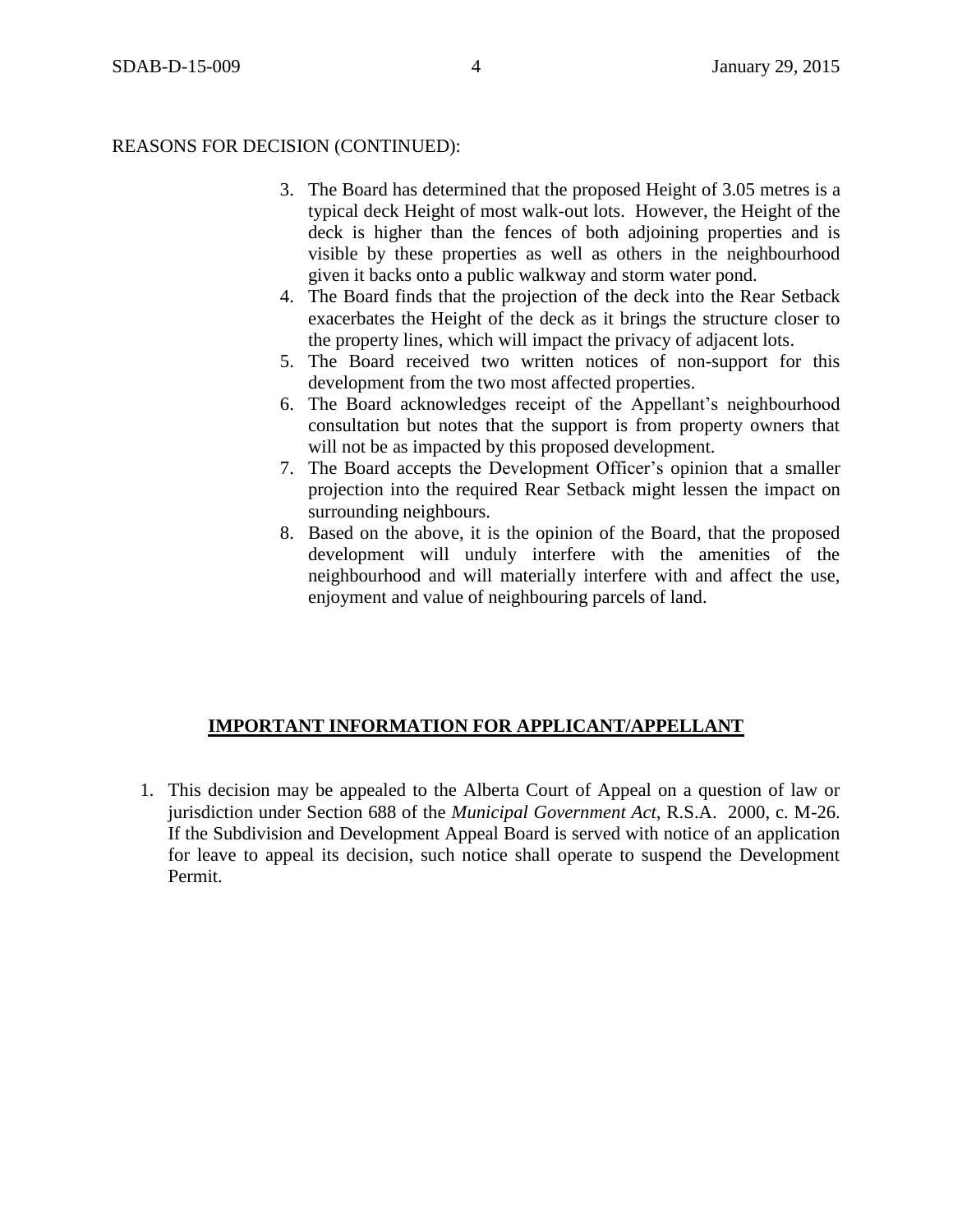2. When a decision on a Development Permit application has been rendered by the Subdivision and Development Appeal Board, the enforcement of that decision is carried out by the Sustainable Development Department, located on the  $5<sup>th</sup>$  Floor, 10250 – 101 Street, Edmonton.

> Mr. V. Laberge, Presiding Officer SUBDIVISION AND DEVELOPMENT APPEAL BOARD

cc:

NOTE: Citizens can call 311, 24-hours a day, every day of the year for access to City of Edmonton information, programs and services.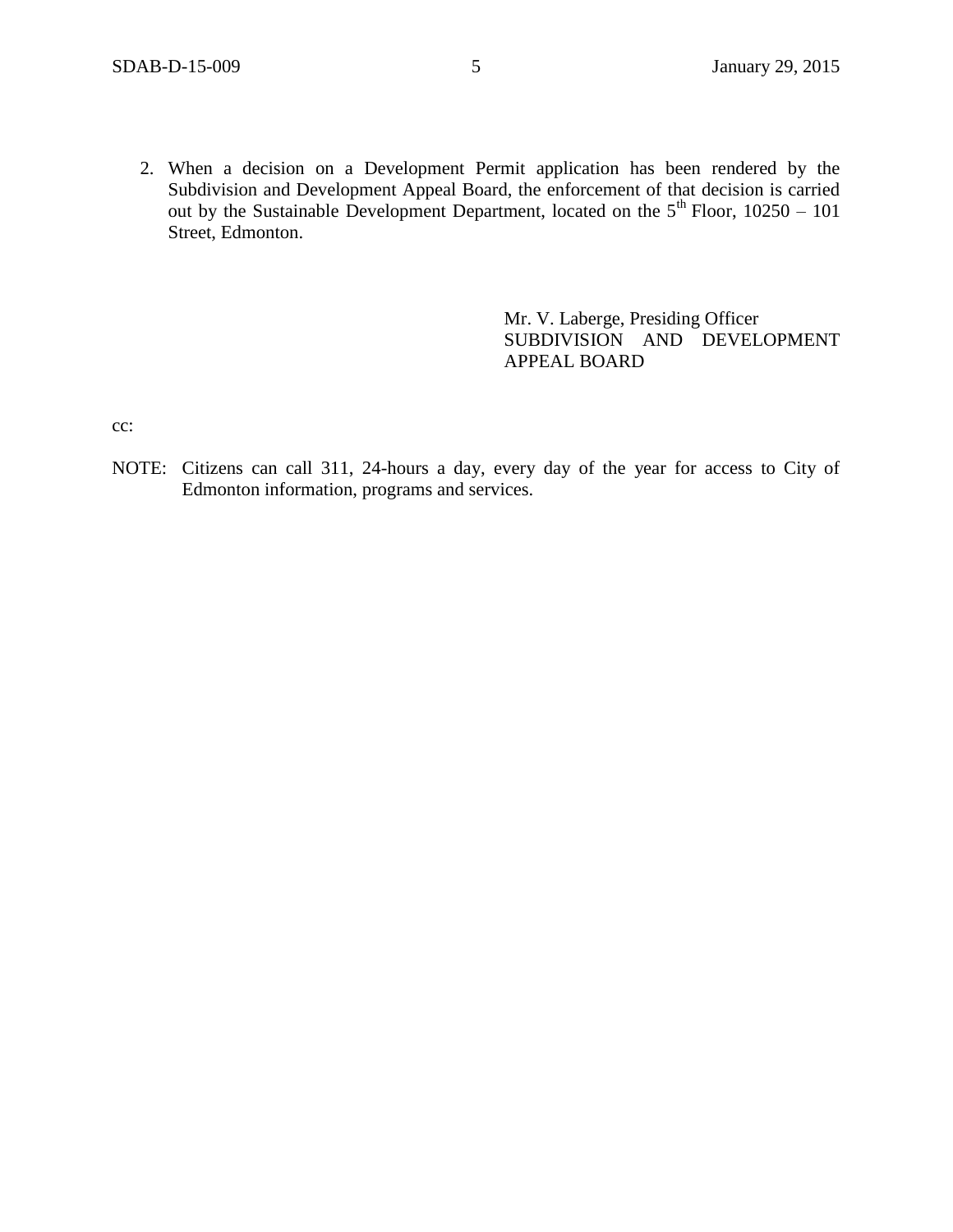

**Subdivision and** Office of the City Clerk **Development Appeal Board** Main Floor, Churchill Building

10019 – 103 Avenue NW Edmonton, AB T5J 0G9 Telephone: (780) 496-6079 Fax: (780) 496-8175

DATE: January 29, 2015 APPLICATION NO: 164380387-001 FILE NO.: SDAB-D–15-010

## **NOTICE OF DECISION OF THE SUBDIVISION AND DEVELOPMENT APPEAL BOARD**

This appeal dated December 11, 2014, from the decision of the Development Authority for permission to:

Park a recreational vehicle in a required Front Yard

on Lot 98, Block 23, Plan 0226399, located at 389 Calderon Crescent NW, was heard by the Subdivision and Development Appeal Board at its hearing held on January 14, 2015. The decision of the Board was as follows:

# SUMMARY OF HEARING:

At the outset of the appeal hearing, the Presiding Officer confirmed with the parties in attendance that there was no opposition to the composition of the panel.

The appeal was filed on time, in accordance with Section 686 of the *Municipal Government Act*, R.S.A 2000, c. M-26.

The Board heard an appeal of the decision of the Development Authority to refuse an application to park a recreational vehicle in a required Front Yard, located at 389 Calderon Crescent NW. The subject site is zoned RSL Residential Small Lot Zone. The development permit application was refused because recreational vehicle parking is not permitted in a Front Yard in any Residential Zone other than what is reasonably necessary to load or unload and because large recreational vehicles are only allowed to be parked in the Front Yard from April 1 through October 31 on a residential Site without rear Lane access.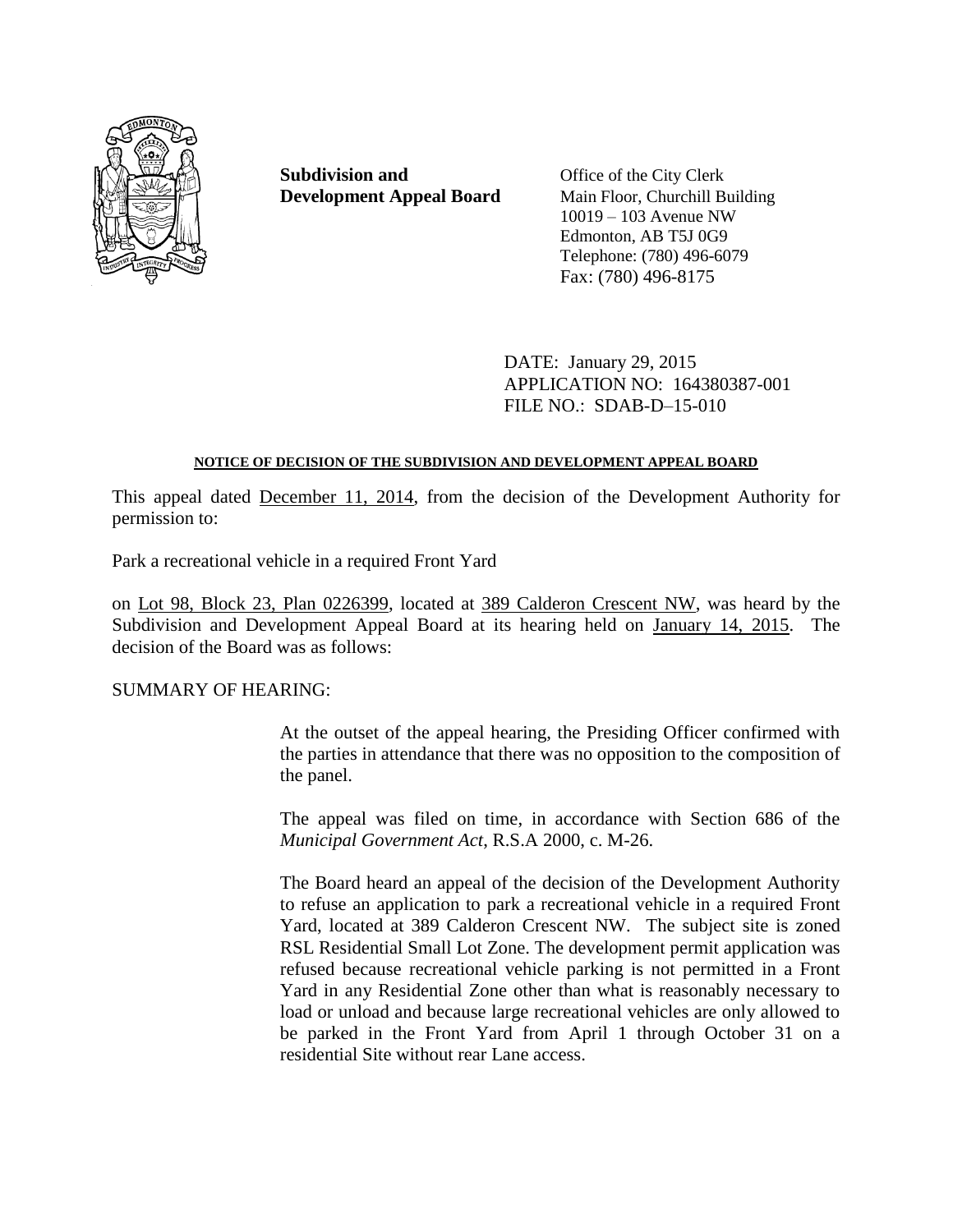Prior to the hearing the Board received a submission from the Development Officer. The Board notes that two letters and one e-mail in opposition were received from adjacent property owners.

The Board heard from the Appellant, Mr. Wayne Tabb who provided the following information in support of the appeal:

- 1. He presented 6 photos (marked Exhibit A) and a document with 14 signatures (marked Exhibit B) in support of parking the recreational vehicle on his Driveway.
- 2. He conducted community consultation but was unable to obtain signatures from two neighbouring properties that did not answer the door, one neighbour who had communication issues, and one neighbour who was opposed.
- 3. In his opinion, the parking of a recreational vehicle on his Driveway will not unduly interfere with the amenities of the neighbourhood and will not materially interfere with and affect the use, enjoyment and value of neighbouring parcels of land.
- 4. As indicated in (Exhibit A: photo #6), the recreational vehicle is parked 2.6 metres from the municipal sidewalk and does not obstruct any sightline.
- 5. As indicated in (Exhibit A: photo #1), the recreational vehicle is the same height as the soffit line of the front attached garage. The two trees on the property provide screening to the recreational vehicle.
- 6. As indicated in (Exhibit A: photo #3 and #4), there are other large vehicles and trailers parked in the neighbourhood.
- 7. Most of the neighbours he had consulted with did not have an issue with the proposed recreational vehicle. One neighbour was unaware that there was a recreational vehicle parked on the subject Driveway.
- 8. He addressed the letters of opposition received by the Board and dismissed the concerns that were raised.
- 9. He stated that it is legal to park a recreational vehicle in the front Driveway from April to October and there is no need to restrict recreational vehicles from parking in the winter.
- 10. He can better maintain his recreational vehicle in the winter months if it was parked at his residence. This would result in less maintenance costs.
- 11. He has previously spoken with the resident of 399 Calderon Crescent and the resident was neutral to parking the recreational vehicle. However, a letter of opposition was submitted to the Board.
- 12. An e-mail submitted by a neighbour who did not provide an address stated there are problems but did not clarify what these problems were.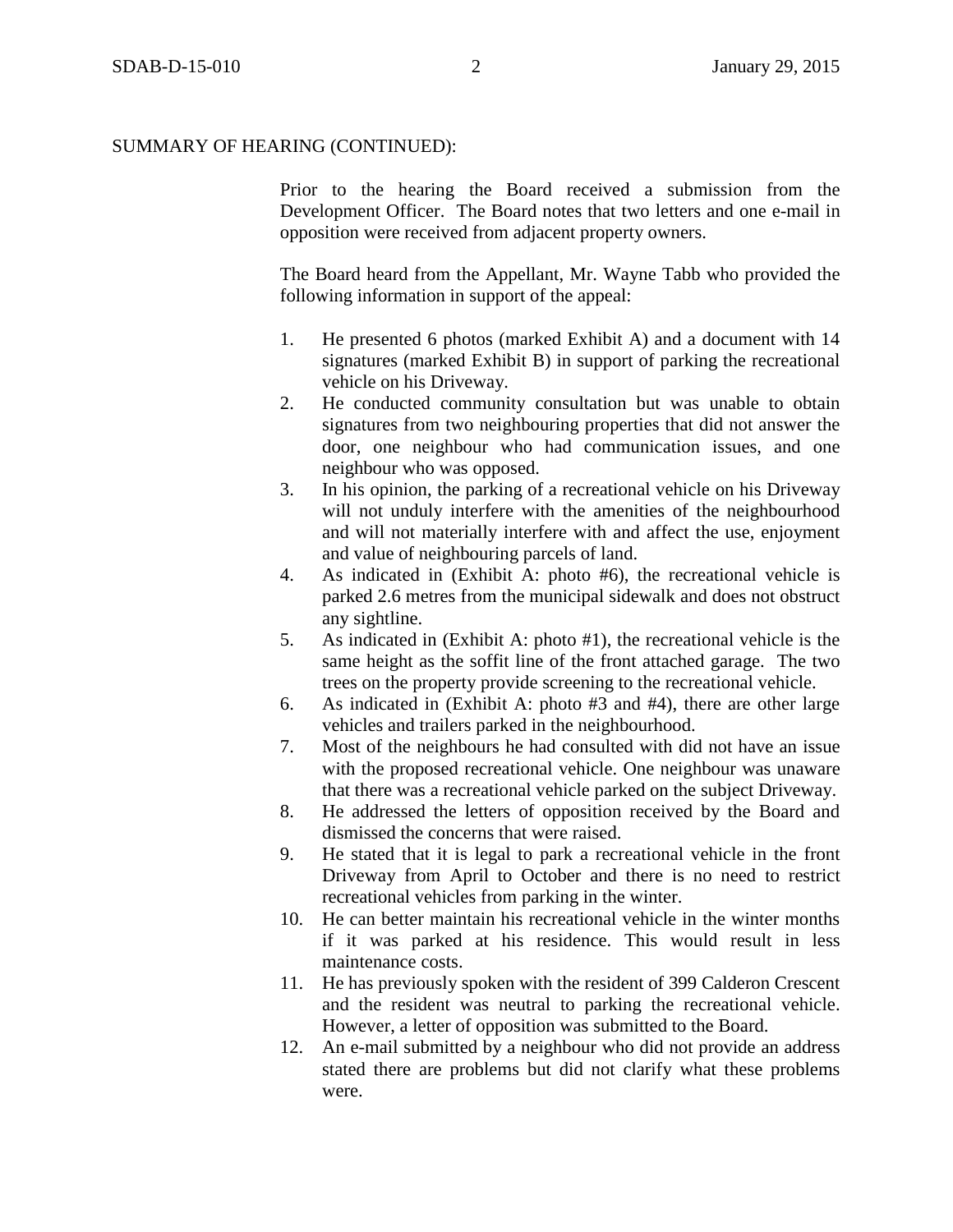- 13. He assumed when he purchased the home that he could park his recreational vehicle on the Driveway. He was not informed by his realtor that there would be an issue.
- 14. In his opinion, it is up to the Board to decide if refusing his appeal would create a financial hardship. The extra money required for offsite recreational vehicle parking is an expense he did not account for.

Mr. Tabb provided the following responses to questions:

- 1. He owns two additional vehicles, one of which is parked in the garage and the other is parked on the Driveway.
- 2. The recreational vehicle is parked on the Driveway throughout the winter. He occasionally moves the recreational vehicle back and forth on the Driveway.

Mr. J. Hogberg, representing the City of Edmonton Sustainable Development Department, provided the following responses to questions:

- 1. Some of the vehicles and trailers depicted in Exhibit A may not comply with Section 45 of the Zoning Bylaw.
- 2. Investigation is required to determine if there is an infraction. However, enforcement is completed on a citizen complaint basis.
- 3. He was not aware of Exhibit B which included 14 signatures of support prior to the hearing.
- 4. The Zoning Bylaw does not allow for relaxation of objects prohibited or restricted in residential zones.
- 5. There are no compelling factors presented that would change the original decision.

Mr. Tabb made the following points in rebuttal:

- 1. He reiterated that unless there is a complaint, most neighbours do not know that parking a commercial vehicle or a recreational vehicle on a Driveway is not allowed.
- 2. The Development Officer had indicated to him earlier that this is the only decision he could make.
- 3. In his opinion, the Bylaw was meant to deal with non-motorized vehicles. His recreational vehicle fits on the Driveway and did not cause a problem.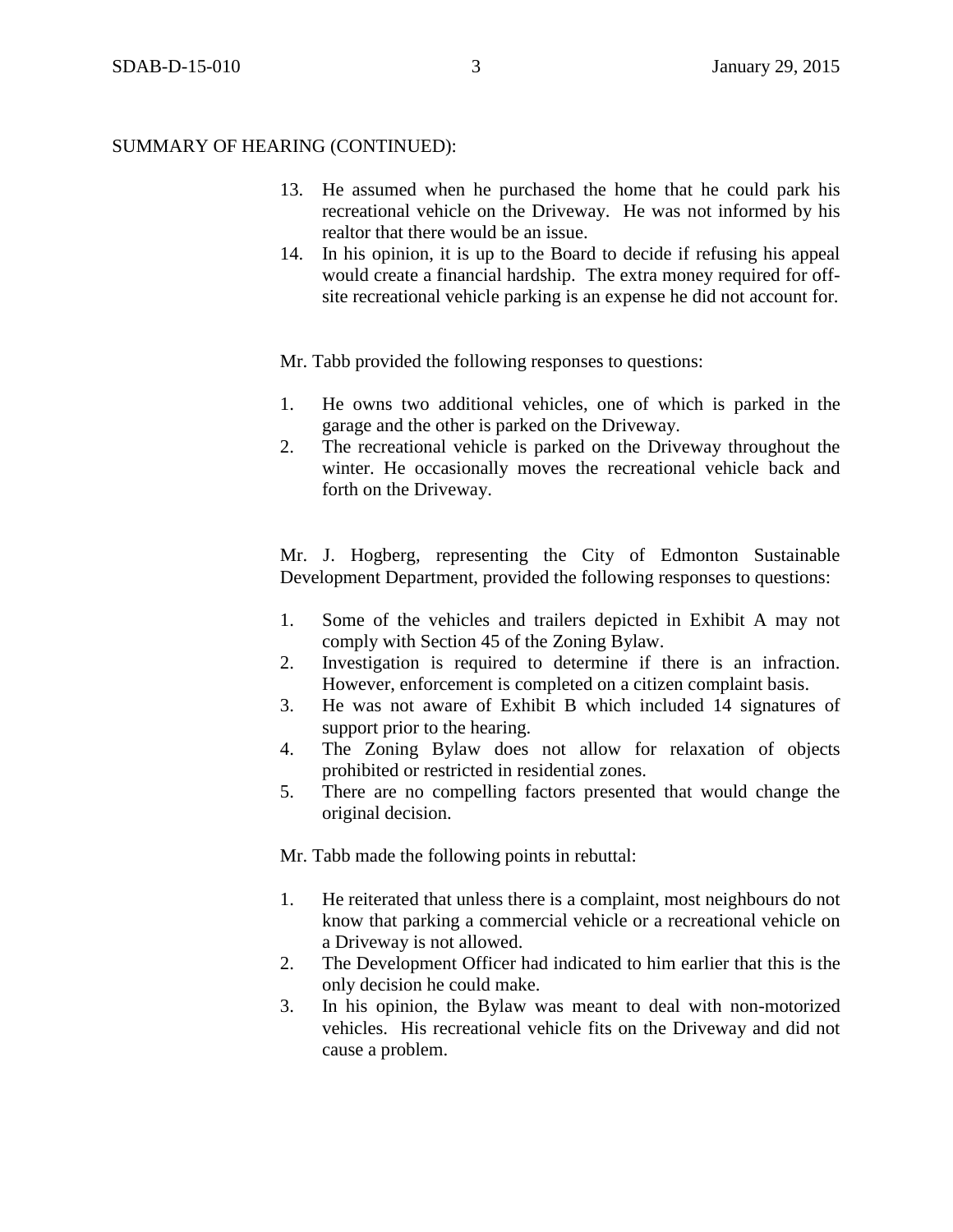DECISION:

That the appeal be DENIED and the decision of refusal by the Development Authority CONFIRMED.

#### REASONS FOR DECISION:

The Board finds the following:

- 1. The proposed recreational vehicle is Accessory to a Permitted Use in the RSL Residential Small Lot Zone.
- 2. Section 45.3 of the Edmonton Zoning Bylaw states no person shall keep, in the Front Yard in any Residential Zone, or in the case of a Corner Site, in the Front Yard or the flanking Side Yard in any Residential Zone, any large recreational vehicle for any longer than is reasonably necessary to load or unload such vehicle. Based on the evidence provided, the recreational vehicle is parked in

the Front Yard, which contravenes Section 45.3.

- 3. Further, Section 45.4(a) of the Edmonton Zoning Bylaw states notwithstanding subsection 45.3, from April 1 through October 31 inclusive, on a residential Site with no rear Lane, large recreational vehicles may be parked to within 2.0 metres of the interior edge of the sidewalk, or within 2.0 metres of the curb if there is no sidewalk: where vehicular access is solely available through the Front Yard. Based on the evidence provided, the recreational vehicle is parked on the subject site year round, which contravenes Section 45.4(a).
- 4. Based on the photographic evidence, recreational vehicle parking is not characteristic of the neighbourhood and affects the visual aesthetics of the streetscape.
- 5. The Board acknowledges the receipt of 14 signatures of support; however the Board agrees with the Development Authority that other vehicles and trailers depicted in Exhibit 'A' may contravene Section 45 of the Edmonton Zoning Bylaw, and an approval of a large recreational vehicle may proliferate the neighbourhood with large vehicles.
- 6. The Board acknowledges that moving the recreational vehicle to a storage facility may be a financial hardship for the Appellant. However, the Board can only consider waiving variances that relate to planning issues.
- 7. Based on the above, it is the opinion of the Board, that the proposed development will duly interfere with the amenities of the neighbourhood and will materially interfere with and affect the use, enjoyment and value of neighbouring parcels of land